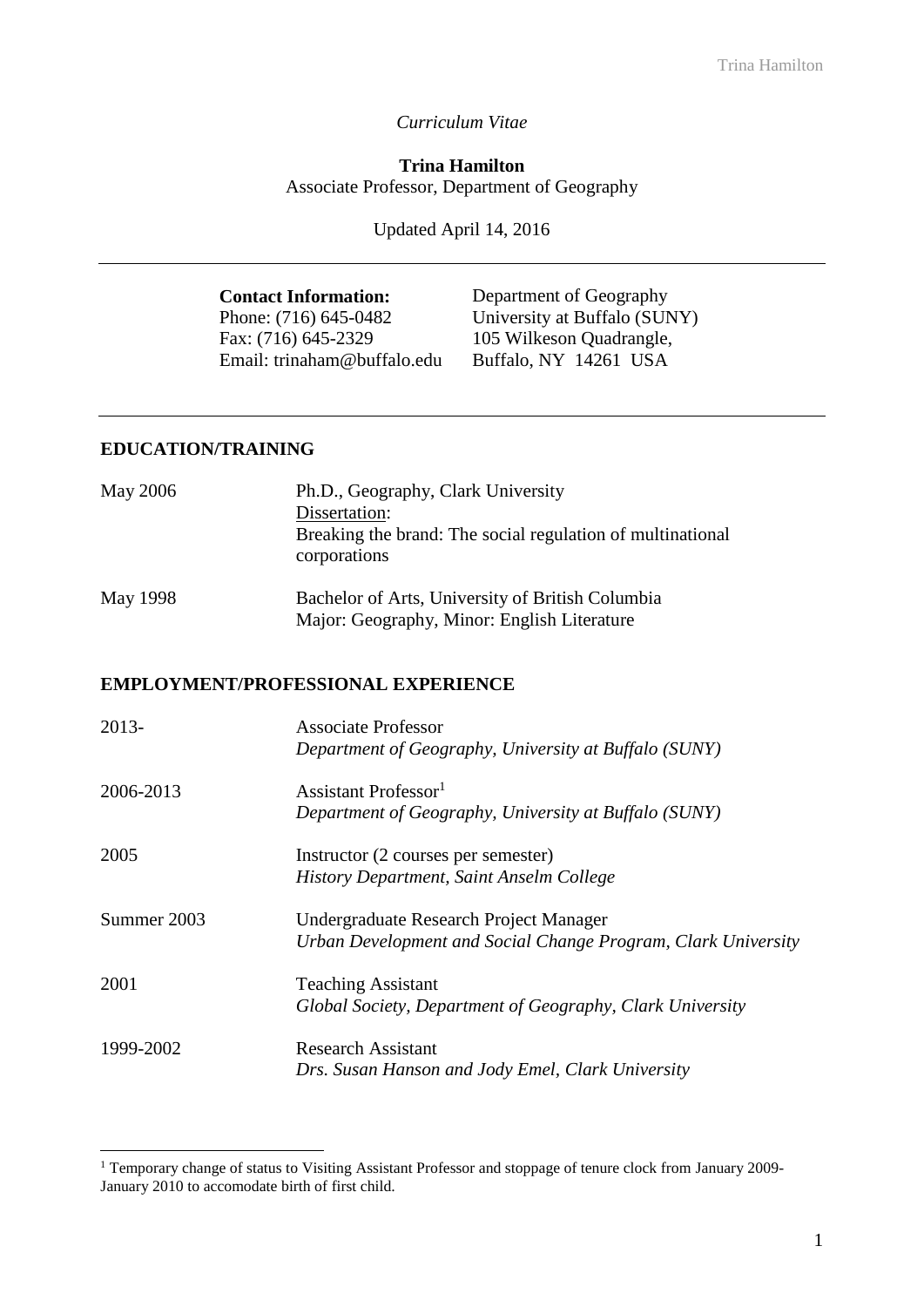## 1998-1999 Communications Coordinator *Sustainability Office, University at British Columbia*

# **RESEARCH ACTIVITIES**

## GRANTS AND AWARDS

| 2016-2017   | PI, Baldy Center for Law & Social Policy Conference Grant (\$7,566)<br>University at Buffalo Law School<br>(Co-PIs: Drs. Abigail Cooke and Marion Werner, UB Geography and |
|-------------|----------------------------------------------------------------------------------------------------------------------------------------------------------------------------|
|             | Dr. Meredith Kolsky Lewis, UB Law School)                                                                                                                                  |
|             | Global Governance and the Trans-Pacific Partnership (TPP)                                                                                                                  |
| 2015-2017   | PI, National Science Foundation Faculty Research Grant (\$145,842)<br>Geography and Spatial Sciences Program                                                               |
|             | Division of Behavioral and Cognitive Sciences<br>Evaluating Ethical Product Havens in the Global Economy                                                                   |
| 2012        | Baldy Center Small Research Grant (\$999)<br>University at Buffalo Law School                                                                                              |
|             | Constructing Ethical Spaces for the Global Diamond Trade                                                                                                                   |
| 2011-2012   | UB Humanities Institute Research Fellowship (2 course release)<br>University at Buffalo                                                                                    |
|             | Market fictions: Constructing ethical spaces for the global diamond<br>trade                                                                                               |
| 2011        | Canadian-American Studies Committee Research Grant (\$750)<br>University at Buffalo                                                                                        |
|             | The Canadian diamond industry: A corner on the ethical market?                                                                                                             |
| 2008-2009   | Baldy Center Annual Research Grant (\$4580)<br>University at Buffalo Law School                                                                                            |
|             | Cleaning up to move on up: Exploring the intersections of toxic<br>legacies and economic development trajectories in Brooklyn and<br><b>Buffalo</b>                        |
| 2003-2004   | Piper Fellowship for Urban-Economic Research (\$11,500)<br>Graduate School of Geography, Clark University                                                                  |
| 2003-2004   | NSF Doctoral Dissertation Improvement Grant (\$11,959)<br><b>National Science Foundation</b>                                                                               |
|             | Breaking the brand: The social regulation of multinational<br>corporations                                                                                                 |
| Summer 2002 | Leir Summer Research Fellowship (\$2,500)<br>Graduate School of Geography, Clark University                                                                                |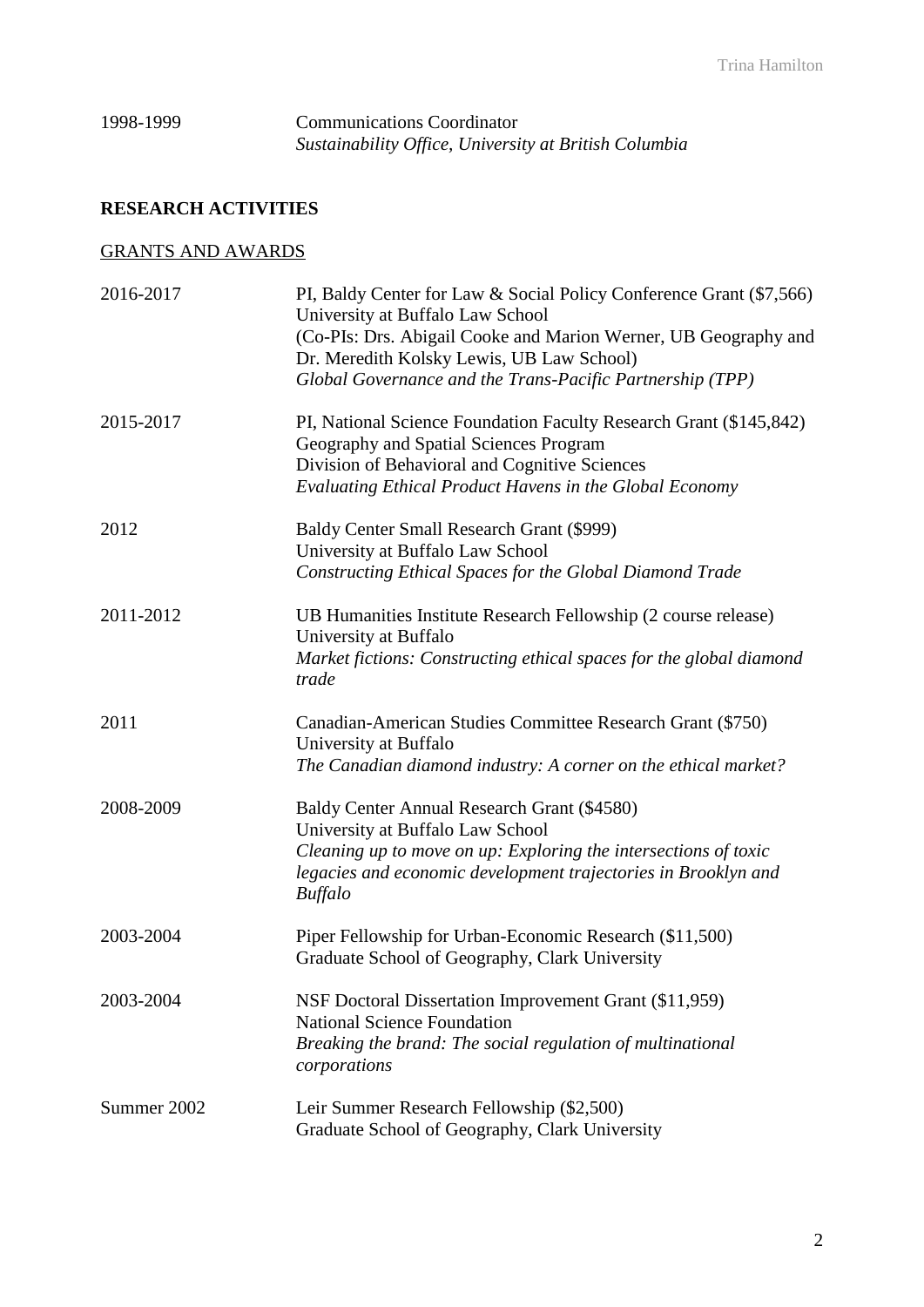PUBLICATIONS (\* denotes article with graduate student)

**Peer-reviewed journal articles published or accepted** (in reverse chronological order by publication date)**:**

Mountz, A., Bonds, A., Mansfield, B., Loyd, J., Hyndman,J, Walton-Roberts, M., Basu, R., Whitson, R., Hawkins, R., **Hamilton, T.**, Curran, W. 2015. For slow scholarship: A feminist politics of resistance through collective action in the neoliberal university. *ACME: An International E-Journal for Critical Geographies* 14(4): 1235-59.

\* Stoll, J., J. Poon, and **T. Hamilton**. 2015. Sustainable Practice? An Examination of Canada's Agricultural and Energy Cooperatives. *The Professional Geographer* 67(2), 187-194.

\*Joseph, S. and **T. Hamilton**. 2014. Development and dependence along the New York-Haiti remittance corridor. *The Professional Geographer* 66: 149-159.

Hamilton, T. 2013. Beyond market signals: Negotiating marketplace politics and corporate responsibilities. *Economic Geography* 89: 285-307.

Hamilton, T. and W. Curran. 2013. From "five angry women" to "kick ass community": Gentrification and environmental activism in Brooklyn and beyond. *Urban Studies* 50: 1557- 1574*.* 

\***Hamilton, T.** and D. Tschopp. 2012. The market for corporate responsibility reporting in the Americas. *Growth & Change* 43: 563-589.

Curran, W. and **T. Hamilton**. 2012. Just green enough: Contesting environmental gentrification in Greenpoint, Brooklyn. *Local Environment* 17: 1027-1042.

\*Tschopp, D. and **T. Hamilton**. 2012. The Potential Role for Corporate Social Responsibility Reporting in Trade Agreements. *Social and Environmental Accountability Journal* 32:1, 27-38.

Hamilton, T. 2011. Putting corporate responsibility in its place. *Geography Compass* 5: 710- 722.

Hamilton, T. 2009. Power in numbers: a call for analytical generosity toward new political strategies. *Environment and Planning A* 41: 284-301.

Angel, D, **T. Hamilton**, and M. Huber. 2007. Global environmental standards for industry. *Annual Review of Environment and Resources* 32: 295-316.

#### **Works in progress:**

Poon, J., J. Chow, **T. Hamilton**, and M. Ewers. Corporate social responsibility among Islamic financial firms in Manama and Kuala Lumpur: Shariah expertise and zakat. (Under review, *Business Ethics: A European Review*)

**Hamilton, T**. and W. Curran (eds.) *Just Green Enough*. (Book proposal under review at Routledge for the Equity Justice and the Sustainable City series)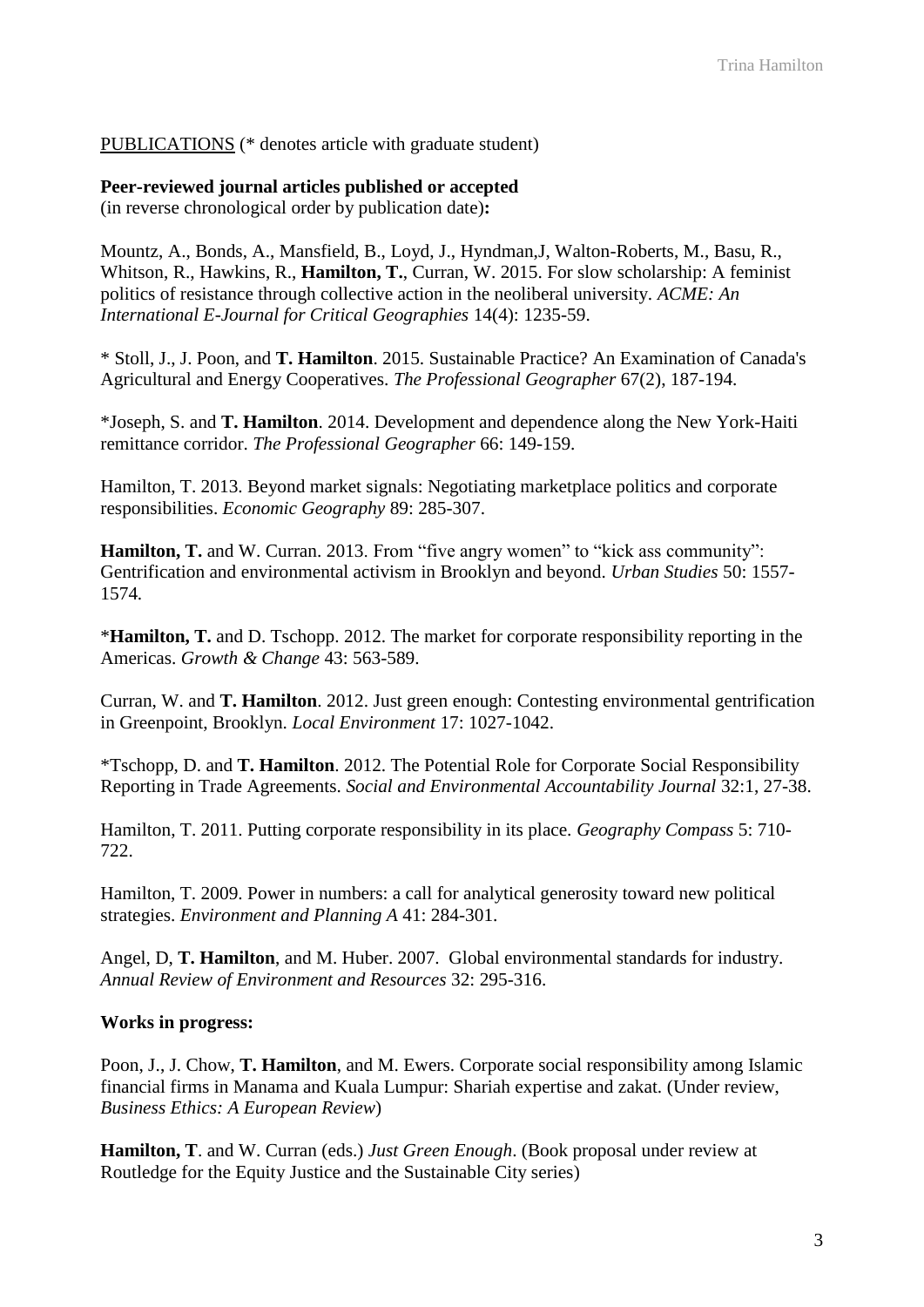Hamilton, T. Havens and hotspots: On the uneven development of ethical markets. (In progress)

Hamilton, T. Backwards ethics: Reconstructing ethical market trajectories. (In progress)

#### **Book chapters:**

Curran, W. and **T. Hamilton**. 2016 (Forthcoming). Reworking Newtown Creek. MIT Press collection tentatively titled *Adventures in sustainable urbanism: Notes from the field*, edited by Tim Freytag, Rob Krueger, and Samuel Mossner.

#### **Book reviews:**

Hamilton, T. 2008. Review of *Politics, Products, and Markets: Exploring Political Consumerism Past and Present*, edited by Michele Micheletti, Andreas Follesdal, and Dietlind Stolle, *Economic Geography* 84(1): 123-125.

#### **Conference proceedings:**

Hamilton, T. 2005. Citizens of the world? The uneven development of corporate social responsibilities. Proceedings, International Studies Association Annual Convention. Honolulu, HI, March 2005. Available at:

http://citation.allacademic.com/meta/p\_mla\_apa\_research\_citation/0/7/0/5/3/pages70533/p7053 3-1.php

#### PRESENTATIONS

#### **Invited:**

March 19, 2015. Working with the Canada-US Trade Center. Buffalo World Trade Association, Buffalo, NY.

February 25, 2013. Lecture on corporate responsibility for Sustainability Discovery Seminar (Kenneth Shockley). University at Buffalo.

January 29, 2013. From databases to diamond mines: A Geographer's take on corporate responsibility. School for Environment, Economy and Development (SEED), University of Waterloo, ON, Canada.

November 15, 2012. Lecture on corporate responsibility for "Sustainability 101" undergraduate seminar. Invited by Ryan McPherson, Chief Sustainability Officer, University at Buffalo.

March 2, 2012. Scholars at Hallwalls Series, UB Humanities Institute.

December 7, 2011. Fact and fiction in the ethical diamond trade. City Honors School, Buffalo. Scholars in the Schools Program, UB Humanities Institute.

October 13, 2011. Why do companies care? Risks, rewards and uncertainty in corporate environmental decision-making. GEO 470: Integrated Environmental Management (Chris Renschler), University at Buffalo.

April 1, 2011. Tomato fields, oil plumes, and diamond mines: A geographer's take on corporate responsibility. Geography Department Colloquium, Syracuse University.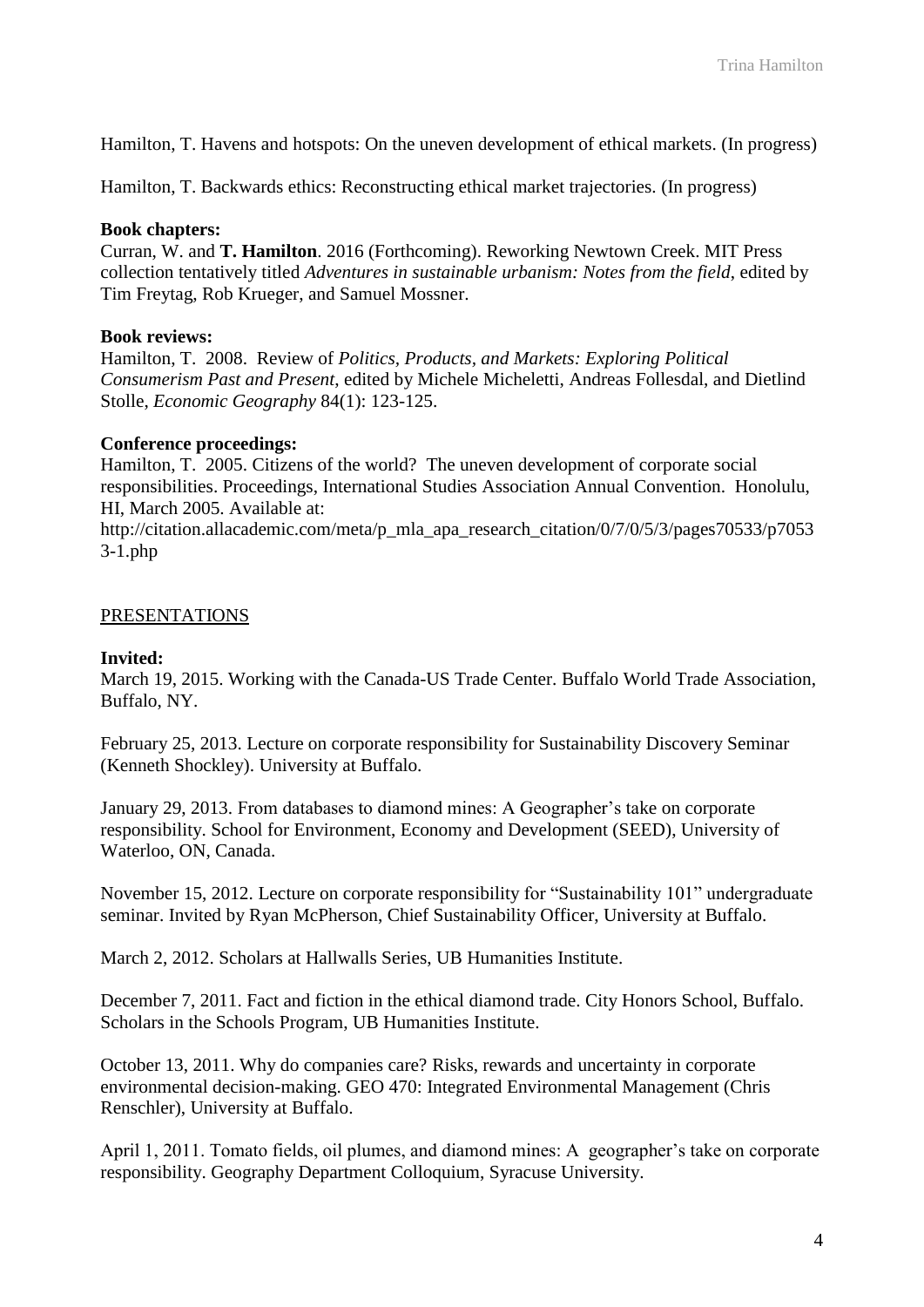October 15, 2010. A feminist geographer unravels corporate responsibilities. Feminist Research Alliance, University at Buffalo.

September 26, 2008. Discussant, Out of the cube: Aesthetic, philosophical, and discursive approaches to gendered identities. Institute for Research and Education on Women and Gender, University at Buffalo.

August 20, 2008. A new era of regulation? Setting standards for a global economy. Seminar Series on Environmental and Resource Economics, The World Bank, Washington, DC.

May 7, 2007. New landscapes of regulation and responsibility: The case of corporate campaigns. Regional Sociolegal Studies Conference, University at Buffalo School of Law.

#### **Conference presentations:**

March 2016. Ethical Havens and the Uneven Development of Ethical Markets. Annual Meeting of the Association of American Geographers, San Francisco, CA.

April 2015. Just Green Enough in Greenpoint? (with W. Curran). Annual Meeting of the Association of American Geographers, Chicago, IL.

April 2015. Panelist, Just Green Enough and Beyond. Annual Meeting of the Association of American Geographers, Chicago, IL.

April 2015. Panelist, Academic Worker Inquiry. Annual Meeting of the Association of American Geographers, Chicago, IL.

April 2013. Backwards ethics: Digging up digital pasts and the evolution of ethical imaginaries. Annual Meeting of the Association of American Geographers, Los Angeles, CA.

May 2012. Canada as contested haven: Constructing ethical spaces for the global diamond trade. Canadian Association of Geographers (CAG) Annual Meeting, Waterloo, ON.

February 2012. What does green look like? Gentrification and environmental cleanup in Newtown Creek (with W. Curran). Annual Meeting of the Association of American Geographers, NYC, NY.

February 2012. Panelist, ISO Guidelines on Social Responsibility: What Geographers Can Add to the Discussion. Annual Meeting of the Association of American Geographers, NYC, NY.

April 2011. Panelist and co-organizer (with W. Curran), Rethinking the Green City. Annual Meeting of the Association of American Geographers, Seattle, WA.

April 2010. Just clean enough: Rethinking environment and economy in Greenpoint, Brooklyn. Annual Meeting of the Association of American Geographers, Washington, DC.

April 2008. Cleaning up to move on up: The intersections of gentrification, corporate responsibility, and community-led development (with W. Curran). Annual Meeting of the Association of American Geographers, Boston, MA..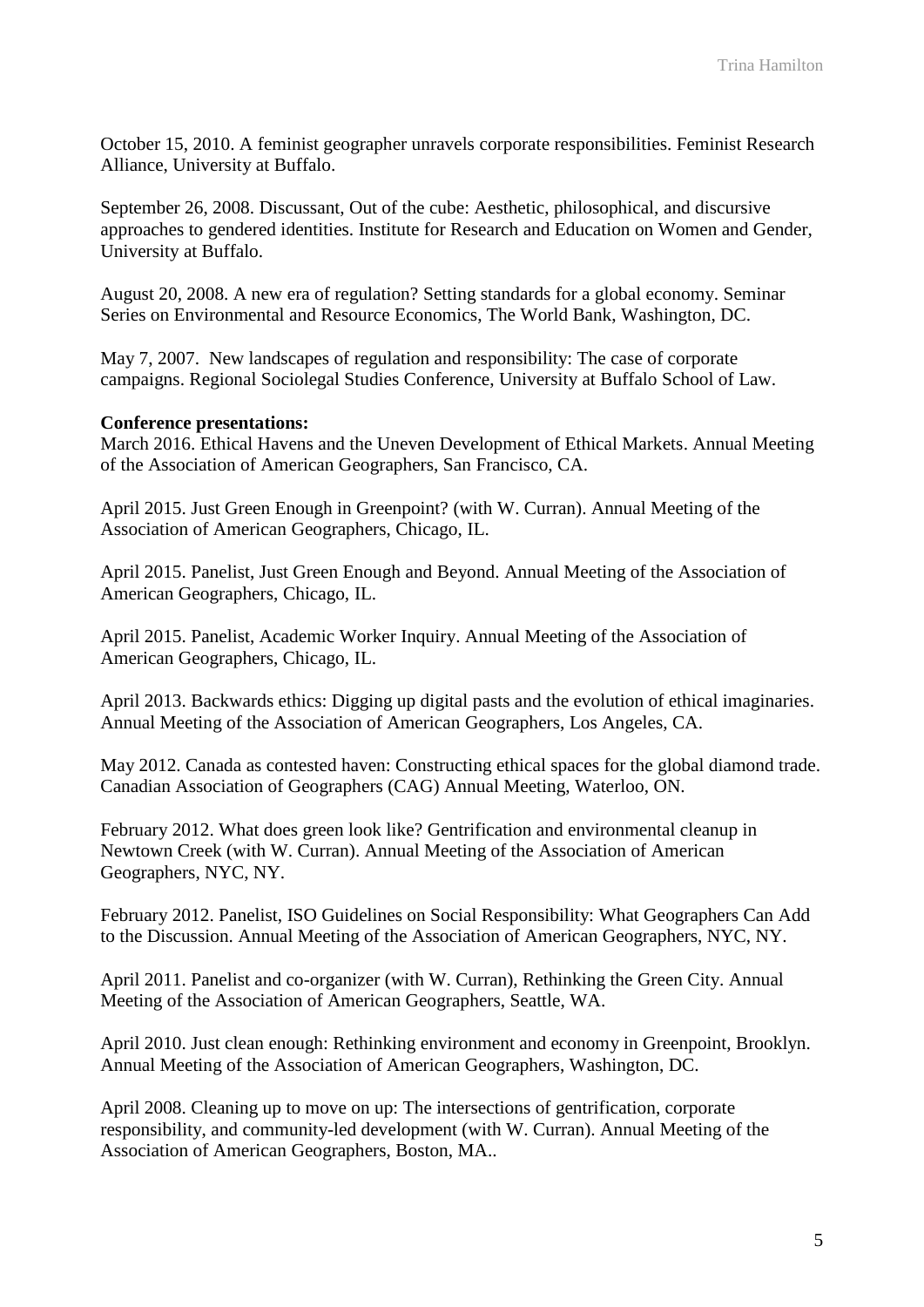June 2007. Breaking the brand: Geographies of corporate responsibility and political possibility. Second Global Conference on Economic Geography, Beijing, China.

April 2007. Analytical generosity and new political models: How a number-cruncher conquered critical bias. Annual Meeting of the Association of American Geographers, San Francisco, CA.

March 2006. Sending the right signals: Information brokering and corporate responsibility. Annual Meeting of the Association of American Geographers, Chicago, IL.

April 2005. Citizens in the marketplace: How far can multiple subjectivity take us? Annual Meeting of the Association of American Geographers, Denver, CO.

April 2005. Panelist and co-organizer, Feminists in our midst: How feminism has infiltrated the discipline. Annual Meeting of the Association of American Geographers, Denver, CO.

March 2005. Citizens of the world? The uneven development of corporate social responsibilities. International Studies Association Annual Convention, Honolulu, HI.

March 2004. Network democracy? Staking a claim in the socially responsible corporation. Annual Meeting of the Association of American Geographers, Philadelphia, PA.

March 2003. Brokering change: Governing corporations through shareholder activism? Annual Meeting of the Association of American Geographers, New Orleans, LA.

May 2001. Can we dismantle the master's house with the master's tools?: Comparative perspectives on market activism. Annual Meeting of the Canadian Anthropological Society, Montreal, PQ.

February 2001. Consumer activism and corporate schizophrenia: The dysfunctions of a global economy. Annual Meeting of the Association of American Geographers, New York, NY.

### PROFESSIONAL WORKSHOPS

#### **Invited participant:**

May 2013. Feminist Geography Workshop (sponsored by *Antipode Foundation*). Guelph, Ontario.

July 2003. Summer Institute in Economic Geography. Madison, WI.

#### OUTREACH/MEDIA ACTIVITIES

March 31, 2015. Radio interview, Women's Magazine, KPFA Radio (Berkeley, CA). On Slow Scholarship (with co-authors).

October 29, 2015. Moderator, International Trade and Marketing Session. Made in New York Expo. Business Council of New York.

October 6, 2015. Anger Over VW Is Visceral -- And An Anomaly. Op-Ed on Huffington Post.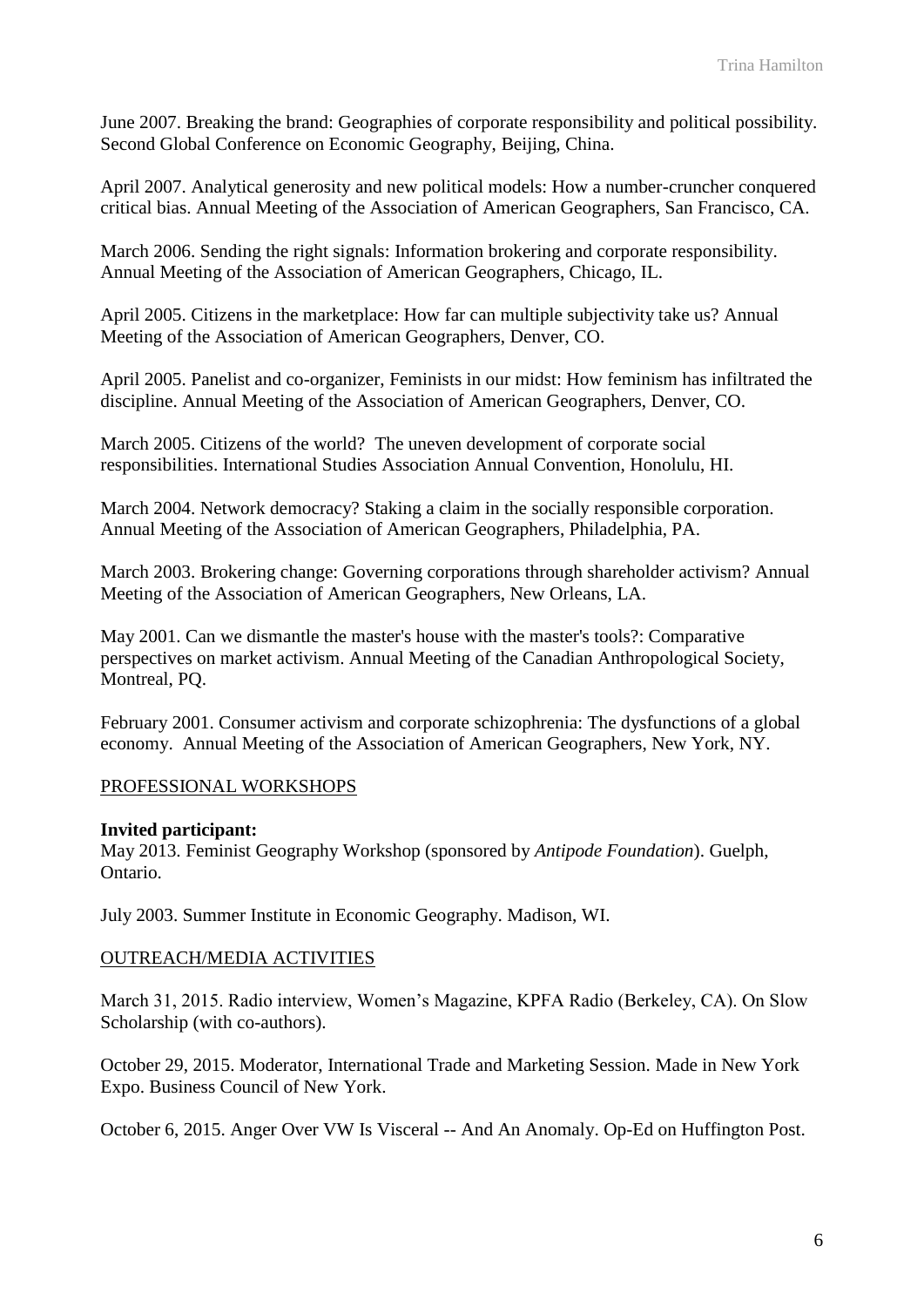September 23, 2015. Interview, Washington Post Blog. How VW's scandal threatens the reputation of 'German engineering' (Jim Tankersley and Thad Moore).

February 10, 2013. Television interview, WIVB Channel 4 (Buffalo TV news station). Ethical diamonds (aired on morning news program).

December 20, 2012. Radio interview, WBFO (Buffalo NPR station). Diamond shoppers increasingly seeking "ethical" gems.

December 14, 2012. Print interview, Business First. UB study looks at buying diamonds from countries in turmoil (Dan Miner).

July 9, 2010. Print interview, Associated Press. BP goes from ideal to despised corporate citizen in wake of oil spill (Rachel Beck).

June 15, 2010. Radio interview, WBEN (930 AM, Buffalo). Discussion of BP Gulf of Mexico disaster.

May 7, 2010. Radio interview, WBEN (930 AM, Buffalo). Discussion of BP Gulf of Mexico disaster.

May 6, 2010. Print interview, Business First. BP fallout expected, UB prof says (Thomas Hartley).

## **SERVICE**

### DEPARTMENT

| 2016       | Geography Open House organizer                                                                  |
|------------|-------------------------------------------------------------------------------------------------|
| 2014       | Global environmental change search committee<br>Geography Open House organizer                  |
| $2013-$    | Co-Director, Canada-US Trade Center (CUSTAC)<br>Graduate studies committee (elected)            |
| $2012 -$   | Executive committee (advises Chair; elected)<br>Grievance committee (alternate member; elected) |
| 2011-2013  | Newsletter committee                                                                            |
| 2011       | Geography Awareness Week keynote speaker co-organizer                                           |
| 2009-2010  | Economic geography search committee and Graduate studies committee                              |
| UNIVERSITY |                                                                                                 |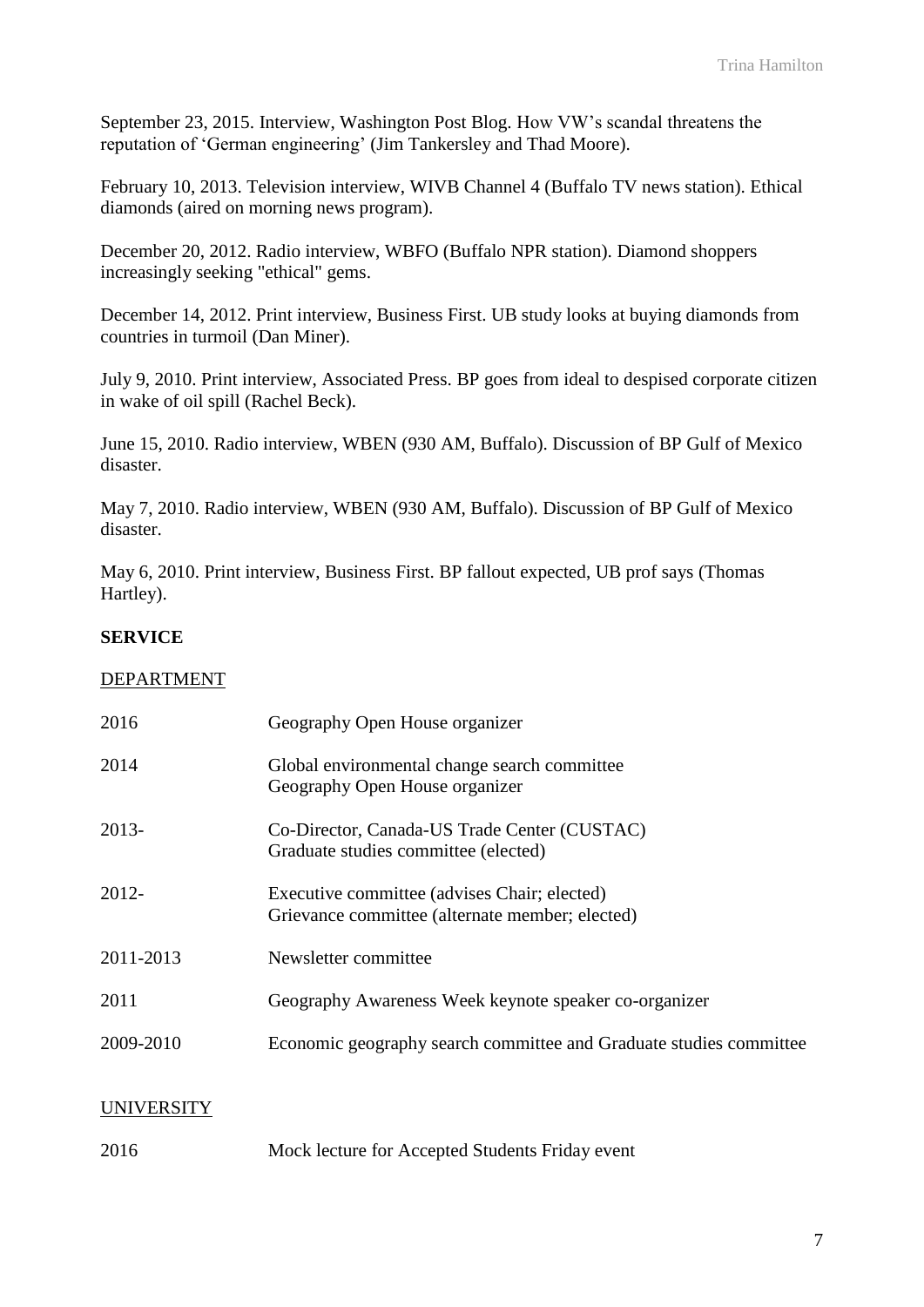| 2015       | Gen Ed Pathway proposal (with Ewa Ziarek, Comparative Literature):<br>Cross-cultural explorations: Big ideas and lived experiences          |
|------------|---------------------------------------------------------------------------------------------------------------------------------------------|
| 2015, 2014 | <b>Fulbright Interview Committee</b>                                                                                                        |
| $2015 -$   | <b>UB Sustainability Teaching Committee</b>                                                                                                 |
| $2015 -$   | Baldy Center for Law & Social Policy Advisory Council                                                                                       |
| 2014       | Baldy Center for Law & Social Policy Fellowship advisory committee                                                                          |
| $2013-$    | Member, UB Sustainability Academy Advisory Council                                                                                          |
| 2012-      | Member, UB Impact Investing Committee                                                                                                       |
| 2012       | UB Partners Day; conducted workshop on social entrepreneurship                                                                              |
| 2011       | Member, UB International Education Week Advisory Committee, and<br>moderator for roundtable on social entrepreneurship with David Bornstein |
| 2008-2010  | Member, UB Environmental Stewardship Subcommittee on Research,<br>Teaching and Public Service                                               |
| $2007 -$   | Member, UB College of Arts and Sciences Interdisciplinary Degree<br>Program (IDP) Advisory Committee                                        |

### NATIONAL/INTERNATIONAL

**Book manuscript reviews:** Routledge

Wiley

### **Journal manuscript reviews (ad hoc):**

Annals of the Association of American Geographers Building and Environment **Cities** Economic Geography Environmental Engineering and Management Journal Geoforum Geografiska Annaler Series B Geography Compass The Industrial Geographer Journal of Environmental Management (JEMA) Local Environment Review of International Political Economy (RIPE) Urban Geography Urban Studies

### **Research proposal reviews:**

Social Science and Humanities Research Council (Canada)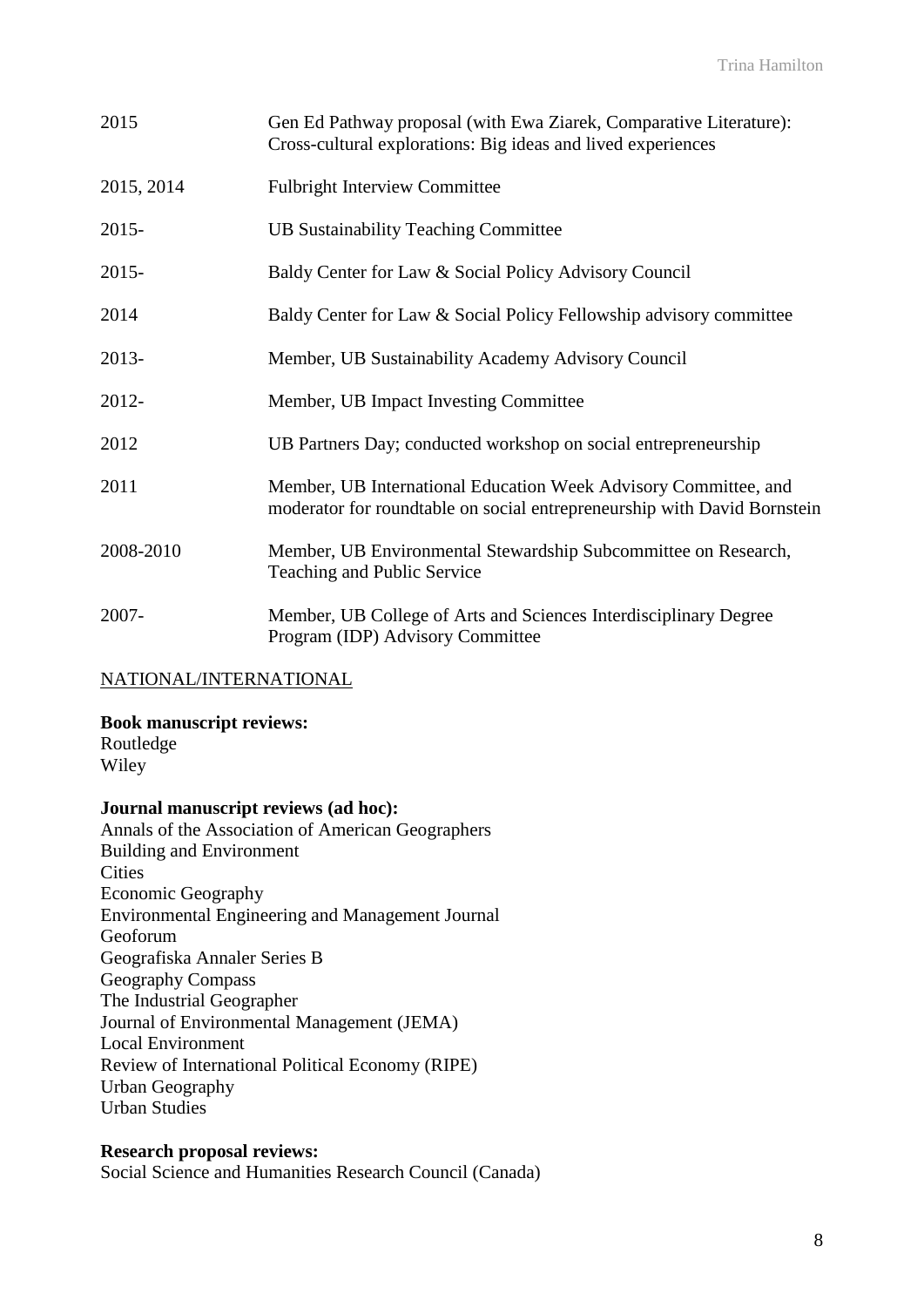### **Conference organizing:**

November 2016 (Forthcoming). International symposium on Global Governance and the Trans-Pacific Partnership (TPP). Co-organizer with Drs. Abigail Cooke and Marion Werner, UB Geography and Dr. Meredith Kolsky Lewis, UB Law School.

April 2015. Paper series and panel co-organizer (2 paper sessions and one panel). Just Green Enough: Taking Aim at Environmental Gentrification. Annual Meeting of the Association of American Geographers, Chicago, IL.

April 2013. Paper series and panel co-organizer (4 paper sessions and one panel). Unpacking ethical markets: Academic and industry research methods. Annual Meeting of the Association of American Geographers, Los Angeles, CA.

April 2011. Panel co-organizer, Rethinking the Green City. Annual Meeting of the Association of American Geographers, Seattle, WA.

March 2006. Paper series co-organizer, Performing alternative economic imaginaries: Governance, ethics, and the everyday spaces of responsibility. Annual Meeting of the Association of American Geographers, Chicago, IL.

April 2005. Paper series co-organizer, Geographies of responsibility, and panel co-organizer, Feminists in our midst: How feminism has infiltrated the discipline. Annual Meeting of the Association of American Geographers, Denver, CO.

#### **Other:**

2006-2007. Review team member**,** UB review team for the Association of American Geographers' NSF-funded Enhancing Departments and Graduate Education (EDGE) in Geography project.

### **TEACHING**

#### UNDERGRADUATE AND GRADUATE COURSES (UB)

#### **Undergraduate:**

GEO 330: Dynamics of International Business GEO 334: International Environments and Commercial Problems

#### **Graduate:**

GEO 531: Introduction to International Business and Trade GEO 634: World Cultural Regions and Commercial Problems GEO 500: Introduction to Graduate Geography (co-taught with multiple faculty from each subdiscipline; responsible for 1 week of lectures plus writing assignment)

#### RESEARCH ADVISEMENT (UB)

### **Chair, PhD: Name (Year),** *Dissertation Title***, Current position**

1. Christina Coyle (co-chair; current)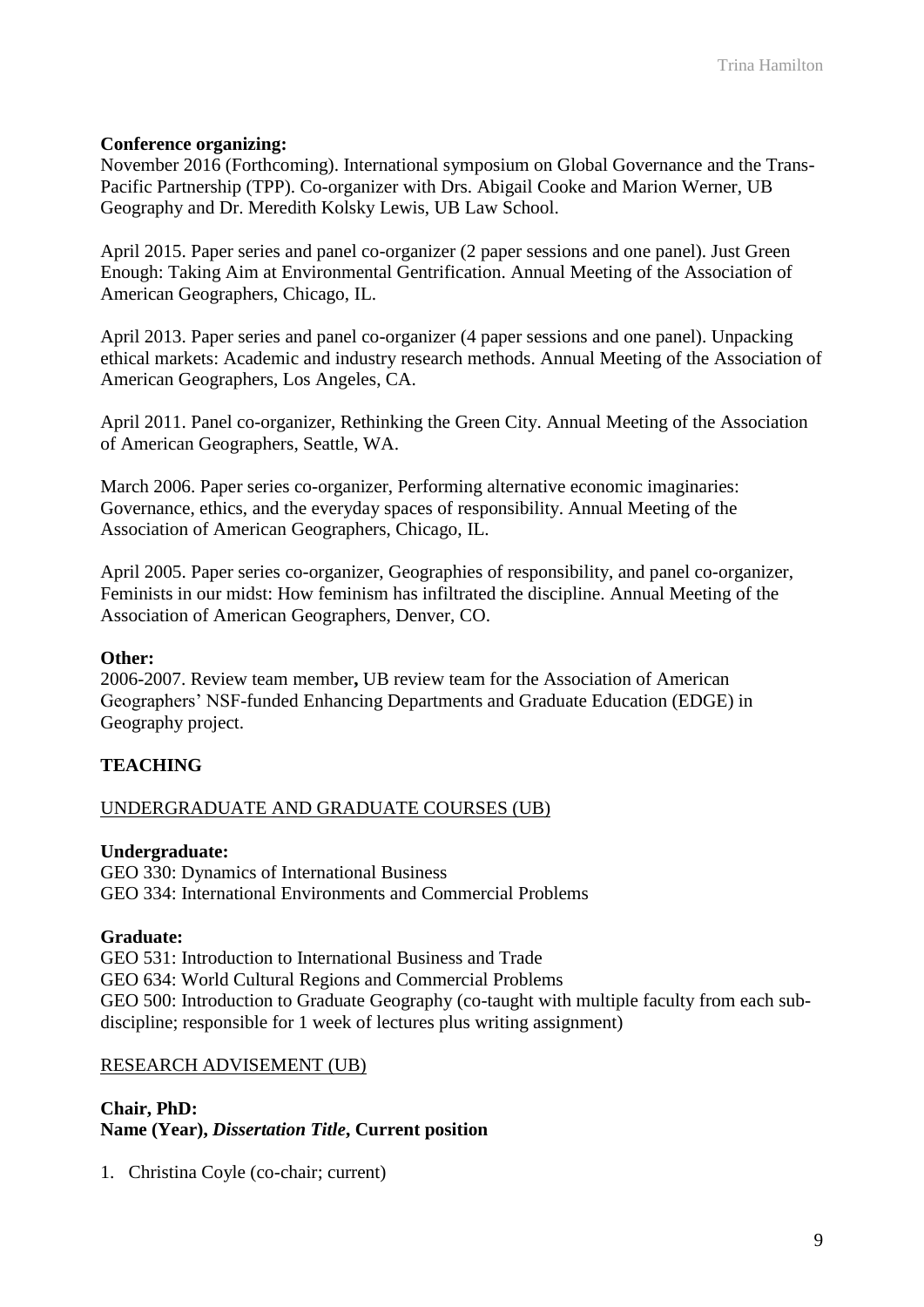- 2. Marissa Bell (co-chair; current)
- 3. Ziyu Chen (current)
- 4. Kyle Reinson (current)
- 5. Seth Cavello (2017, anticipated)
- 6. Elizabeth Felski (2015), *International Financial Reporting Standards (IFRS) Adoption and Diffusion Patterns*. Visiting Professor of Accounting, Daemon College, Amherst, NY.
- 7. Samarth Joseph (2011), *The effects of remittances on Haiti's local economic development and the factors that motivate New York Haitian migrants to participate in the remittance economy,* President/founder, Espoir International Youth Program, Inc., Westbury, NY.
- 8. Daniel Tschopp (2009), *Assessing the viability of corporate social responsibility reporting as a governance mechanism for future trade agreements*, Associate Professor of Accounting, Saint Leo University, Saint Leo, FL.

### **Chair, MA: Name (Year),** *Project Title***, Current position**

- 1. Ye Ji Moon (current)
- 2. Xin Wang (current)
- *3.* Mychal Ostuni (2015), *Globalization of the Solar Energy Industry: How Policy, Technology, and Production Networks Influence Locations of Supply, Demand, and Innovation.*
- 4. Brian Tompkins (2015), *Agricultural Trade Between Developed and Developing Countries in Bilateral Trade Agreements.*
- 5. Ming Jiang (2014), *GIS and Spatial Statistics for Small Businesses*, IT Engineer, Town of Amherst.
- 6. Yu Zhao (2014), *Factors Affecting Fair Trade Coffee Production Capacity*.
- *7.* Marissa Bell (2013), *Nuclear energy post-Fukushima: A media analysis of competing nuclear and climate change risks, 2006-2012,* PhD student, Geography, UB.
- 8. Jordan Bonnano (2012), *Continental 1 - The Development of a highway and an idea*, Import Compliance Specialist, Moog, Inc.
- 9. Nathan Abbott (2011), *Measured behaviors: An exploratory quantitative investigation into the strategies of environmental NGO's*, Communications Specialist, MS Consultants, LLC and Founder, Toward Entelechy.
- 10. Lauren McCarthy (2011), *American small and medium-sized enterprises (SMEs) and the opportunities and barriers in the Trans-Pacific Partnership Agreement (TPP)*, PhD student, School of Public Policy, George Mason University.